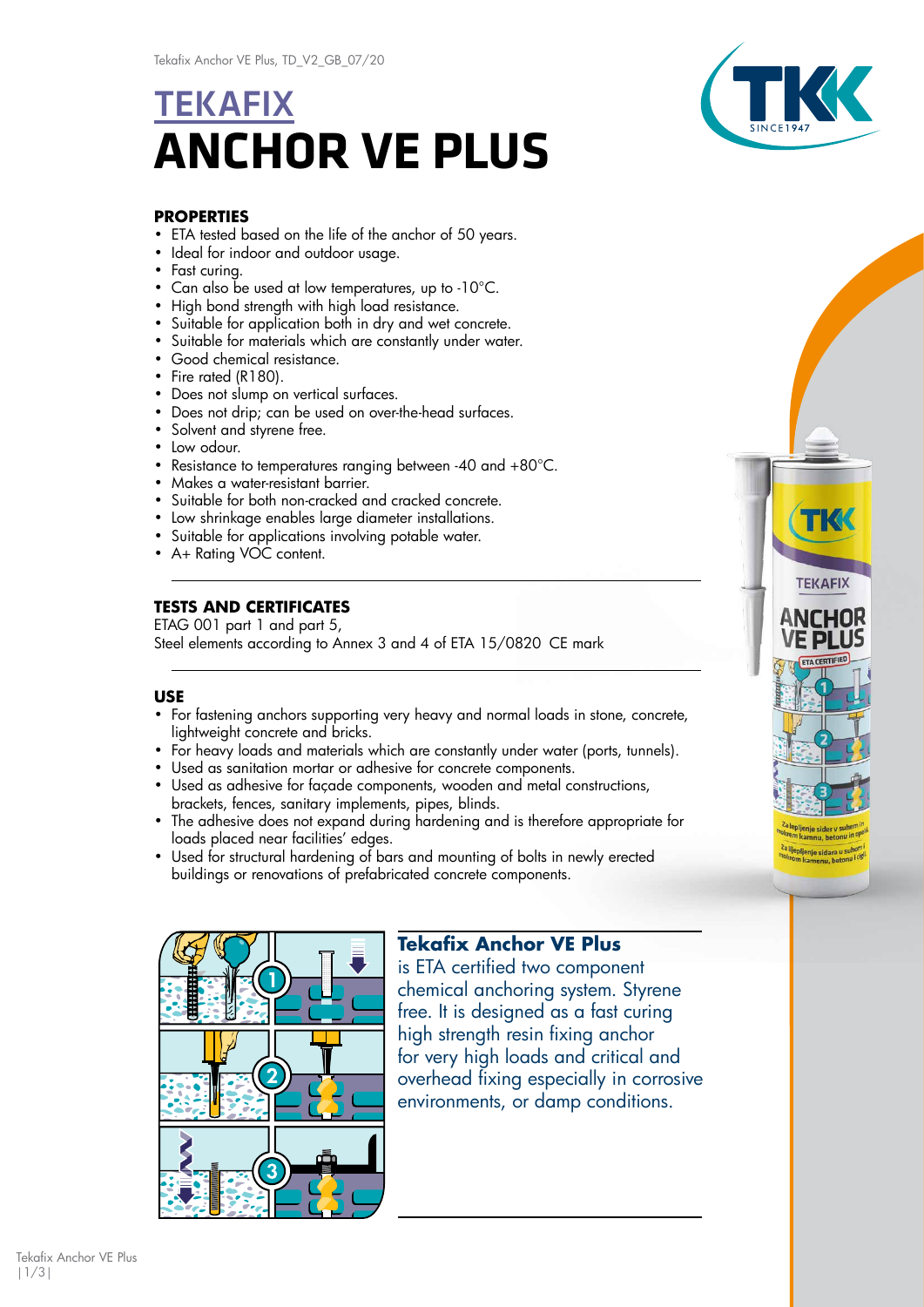# **TECHNICAL DATA**

*Uncured sealant:* Hardening mechanism | chemical reaction

 $\begin{array}{c|c} \text{Appendix} & \text{1} & \text{1} \\ \text{Component A – light grey} \end{array}$ Component B – black paste Mixture – grey paste

#### *Working and curing time*

| Substrate temperature | Working time<br>(min) | Min. curing time in<br>dry concrete (min) | Min. curing time in wet<br>concrete (min) |
|-----------------------|-----------------------|-------------------------------------------|-------------------------------------------|
| $-10*$                | 50                    | 240                                       | X <sub>2</sub>                            |
| $-5*$                 | 40                    | 180                                       | X2                                        |
|                       | 20                    | 90                                        | X2                                        |
| 15                    |                       | 60                                        | X <sub>2</sub>                            |
| 25                    |                       | 30                                        | X <sub>2</sub>                            |
| 35                    |                       |                                           |                                           |

\* *Cartridge temperature must be at least 20°C; full cure: 24 hours*

#### *Hardened sealant*

| Standard            | MPa (N/mm <sup>2</sup> ) |
|---------------------|--------------------------|
| EN ISO 604/ASTM 695 | 73,0                     |
| EN ISO 178/ASTM 790 | 25,0                     |
| EN ISO 178/ASTM 790 | 3850,0                   |
| EN ISO 527/ASTM 638 | 14,6                     |
| EN ISO 527/ASTM 638 | 8029.7                   |
|                     | A+ Rating                |
|                     |                          |

# **APPLICATION**

*Surface preparation*

Mortar and concrete must be older than 28 days. The borehole must be dry, fat free and thoroughly cleaned with a brush and blown out with compressed air.

| Anchor                                       | M8   | <b>M10</b> | M12   | M16   | M20   | M24   | M27   | M30   | M33    | M36    |
|----------------------------------------------|------|------------|-------|-------|-------|-------|-------|-------|--------|--------|
| $\Phi$ anchor diameter<br>(mm)               | 8    | 10         | 12    | 16    | 20    | 24    | 27    | 30    | 33     | 36     |
| Φ borehole diameter<br>$d_0$ (mm)            | 10   | 12         | 14    | 18    | 24    | 28    | 32    | 35    | 37     | 40     |
| Borehole depth (mm)                          | 80   | 90         | 110   | 125   | 170   | 210   | 240   | 280   | 310    | 330    |
| Minimum distance<br>between anchors<br>(mm)  | 80   | 90         | 110   | 125   | 180   | 220   | 280   | 80    | 620    | 660    |
| Minimum distance<br>from the edge (mm)       | 40   | 50         | 60    | 80    | 100   | 120   | 135   | 150   | 165    | 180    |
| Max Torque T <sub>inst</sub><br>(Nm)         | 10   | 20         | 40    | 80    | 120   | 160   | 180   | 200   | 250    | 300    |
| Recommended Load<br>(kN)<br>Tensile strength | 9,07 | 14,36      | 20.86 | 32,31 | 49,85 | 63,33 | 73,68 | 86,71 | 97,75  | 117,19 |
| Recommended Load<br>(kN)<br>Shear strength   | 5,14 | 8,57       | 12,0  | 22,29 | 34,86 | 50,29 | 65,71 | 81,43 | 121,43 | 121,43 |
| Max Torque Tinst<br>(Nm)                     | 10   | 20         | 40    | 80    | 120   | 160   | 180   | 200   | 250    | 300    |
| Minimum element<br>thickness (mm)            | 130  | 140        | 160   | 175   | 220   | 260   | 290   | 350   | 380    | 410    |

#### *Threaded rods – Installation parameters*